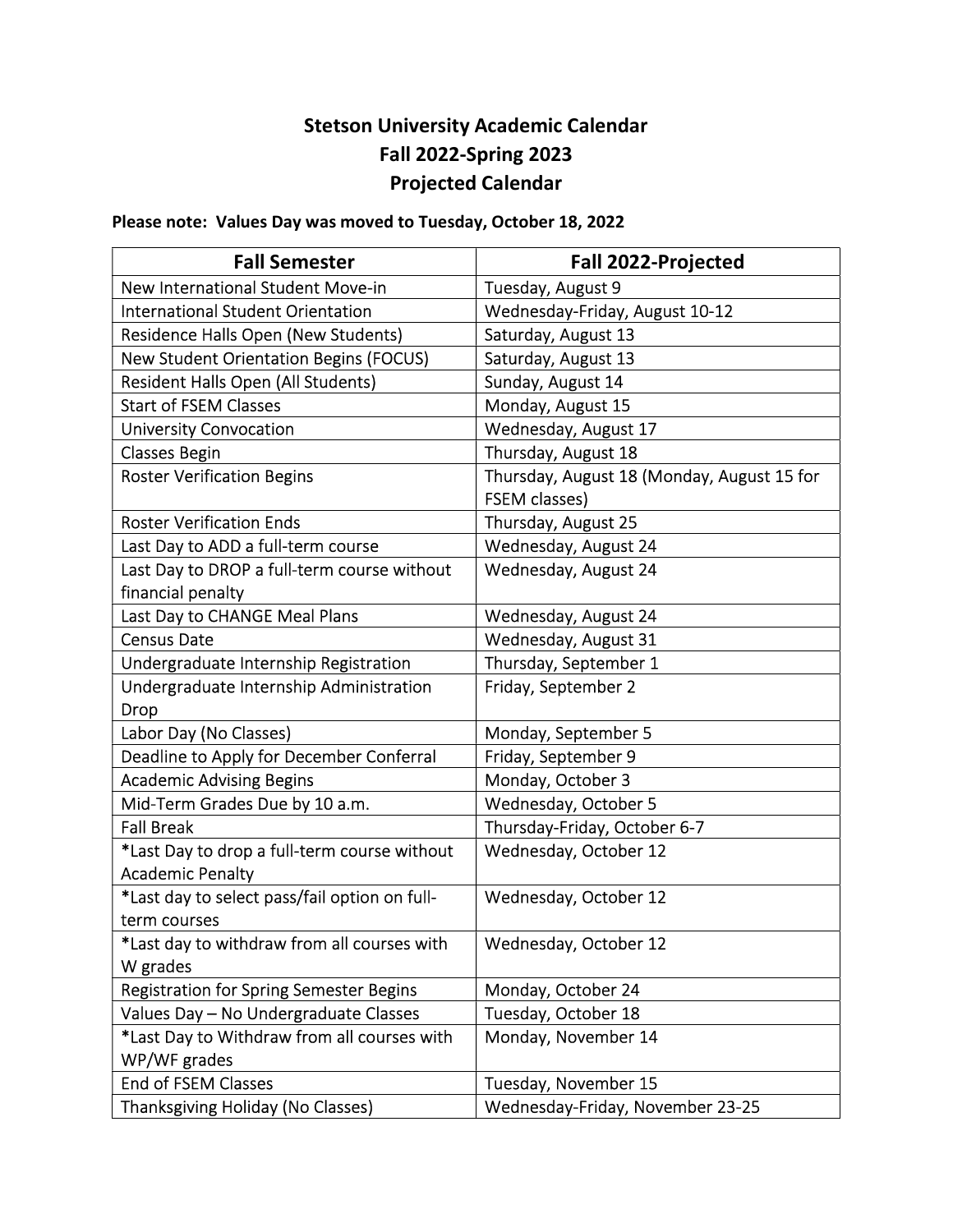| <b>Classes End</b>                  | Friday, December 2              |
|-------------------------------------|---------------------------------|
| <b>Study Day</b>                    | Saturday, December 3            |
| Study Day/Make Up day               | Monday, December 5              |
| <b>Final Examinations</b>           | Tuesday-Friday, December 6-9    |
| <b>Storm Emergency Make Up Days</b> | Saturday-Monday, December 10-12 |
| Residence Halls Close at 12:00 noon | Saturday, December 10           |
| Final Grades Due at 10:00 a.m.      | Tuesday, December 13            |
| Degree Conferral Date (No Ceremony) | Thursday, December 15           |
|                                     |                                 |
|                                     |                                 |
|                                     |                                 |

Updated 01/05/2022 – Moved Values Day in Fall 2022 from Tuesday, Sept. 20 to Tuesday, October 18 Updated 02/01/2022 – Updated Roster Verification begin and end dates for Fall and Spring

\*Updated 02/09/2022 – Added drop without academic penalty, last day to select pass-fail option, and, last day to withdraw dates. These are pending Provost Approval. Will remove "projected" once approved.

\*Updated 04/20/22-Updated drop without academic penalty and last day to select pass-fail options back to precovid as voted on by UCCAP to be one week after mid-term grades are due. Still awaiting approval in regard to adjusting these two items to later in semester.

\*Updated 05/02/2022-updated last day to withdraw with WP/WF grades back to pre-covid. Awaiting approval to changes.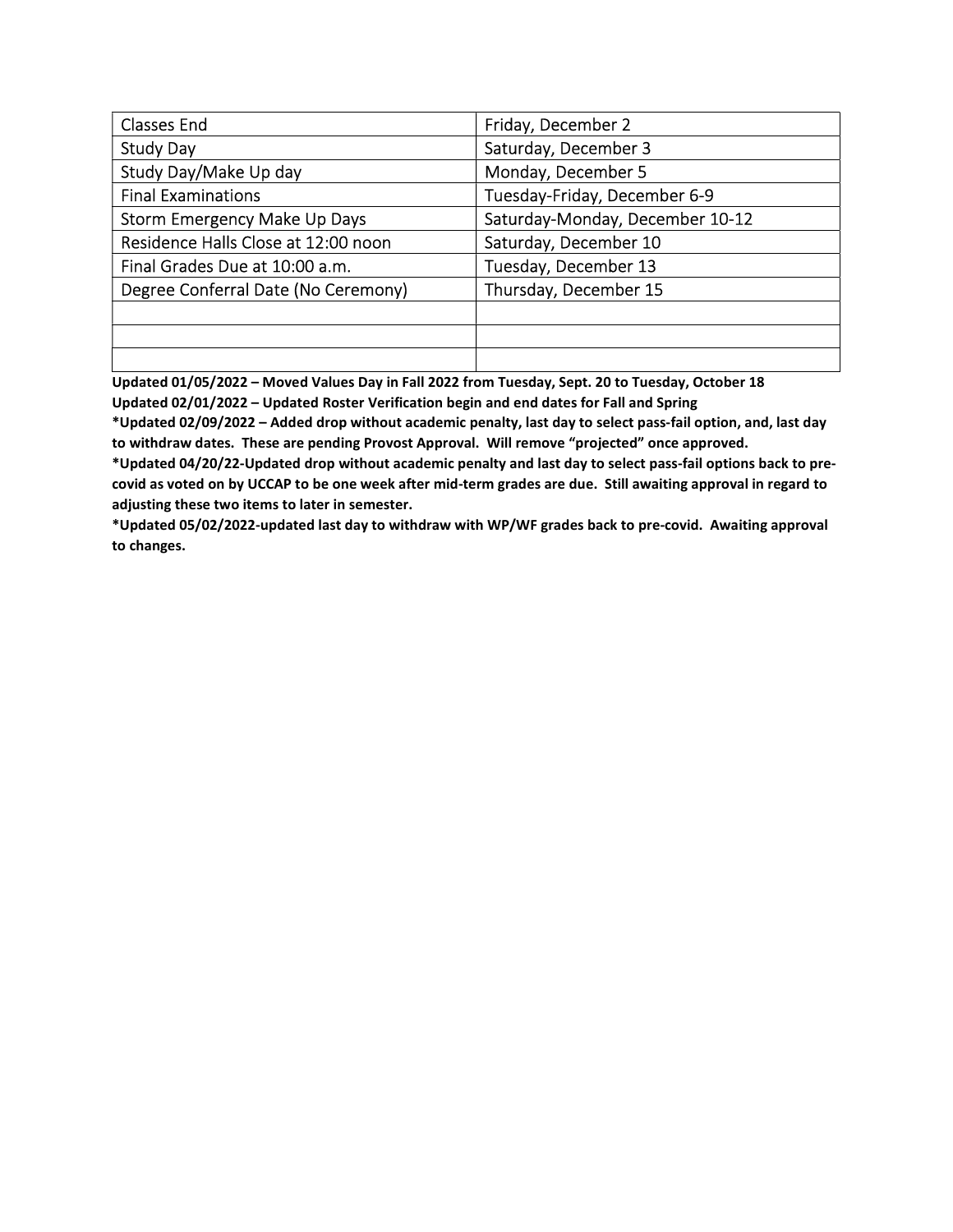| <b>Spring Semester</b>                        | Spring 2023-Projected                 |
|-----------------------------------------------|---------------------------------------|
| New International Student Move-In             | Tuesday, January 3                    |
| <b>International Student Orientation</b>      | Wednesday-Thursday, January 4-5       |
| <b>Residence Halls Open (New Students)</b>    | Thursday, January 5                   |
| <b>New Student Orientation</b>                | Friday-Saturday, January 6-7          |
| Residence Halls Open (All Students)           | Sunday, January 8                     |
| <b>Classes Begin</b>                          | Monday, January 9                     |
| <b>Roster Verification Begins</b>             | Monday, January 9                     |
| Martin Luther King Day (No Classes)           | Monday, January 16                    |
| Last day to ADD a full-term course            | Tuesday, January 17                   |
| Last Day to DROP a full-term course without   | Tuesday, January 17                   |
| financial penalty                             |                                       |
| Last Day to CHANGE meal plans                 | Tuesday, January 17                   |
| <b>Roster Verification Ends</b>               | Wednesday, January 18                 |
| Undergraduate Internship Registration         | Thursday, January 19                  |
| <b>Deadline</b>                               |                                       |
| Undergraduate Internship Administrative       | Friday, January 20                    |
| Drop                                          |                                       |
| <b>Census Date</b>                            | Tuesday, January 24                   |
| <b>Registration Begins summer 2023</b>        | Monday, February 20                   |
| Deadline to apply for May Degree Conferral    | Monday, February 20                   |
| Mid-term Grades due by 10:00 am               | Monday, February 20                   |
| Academic Advising Begins for Fall 2023        | Friday, February 24                   |
| *Last day to drop a full-term course without  | Monday, February 27                   |
| academic penalty                              |                                       |
| *Last day to select pass/fail option on full- | Monday, February 27                   |
| term courses                                  |                                       |
| *Last day to Withdraw from all classes with W | Monday, February 27                   |
| grades                                        |                                       |
| Spring Holidays (No Classes)                  | Monday-Friday, February 27-March 3    |
| <b>Classes Resume</b>                         | Monday, March 6                       |
| <b>Registration for Fall Semester Begins</b>  | Monday, April 3                       |
| University Holiday (No Classes)               | Friday, April 7                       |
| Last Day to Withdraw from all courses with    | Monday, April 10                      |
| WP/WF grades                                  |                                       |
| Stetson Showcase - No UG Classes              | Tuesday, April 11                     |
| <b>Classes End</b>                            | Wednesday, April 26                   |
| <b>Study Day</b>                              | Thursday, April 27                    |
| <b>Final Examinations</b>                     | Friday-Saturday, April 28-29; Monday- |
|                                               | Tuesday, May 1-2                      |
| Final Grades Due for Graduating Students      | Wednesday, May 3                      |
| 10:00 a.m.                                    |                                       |